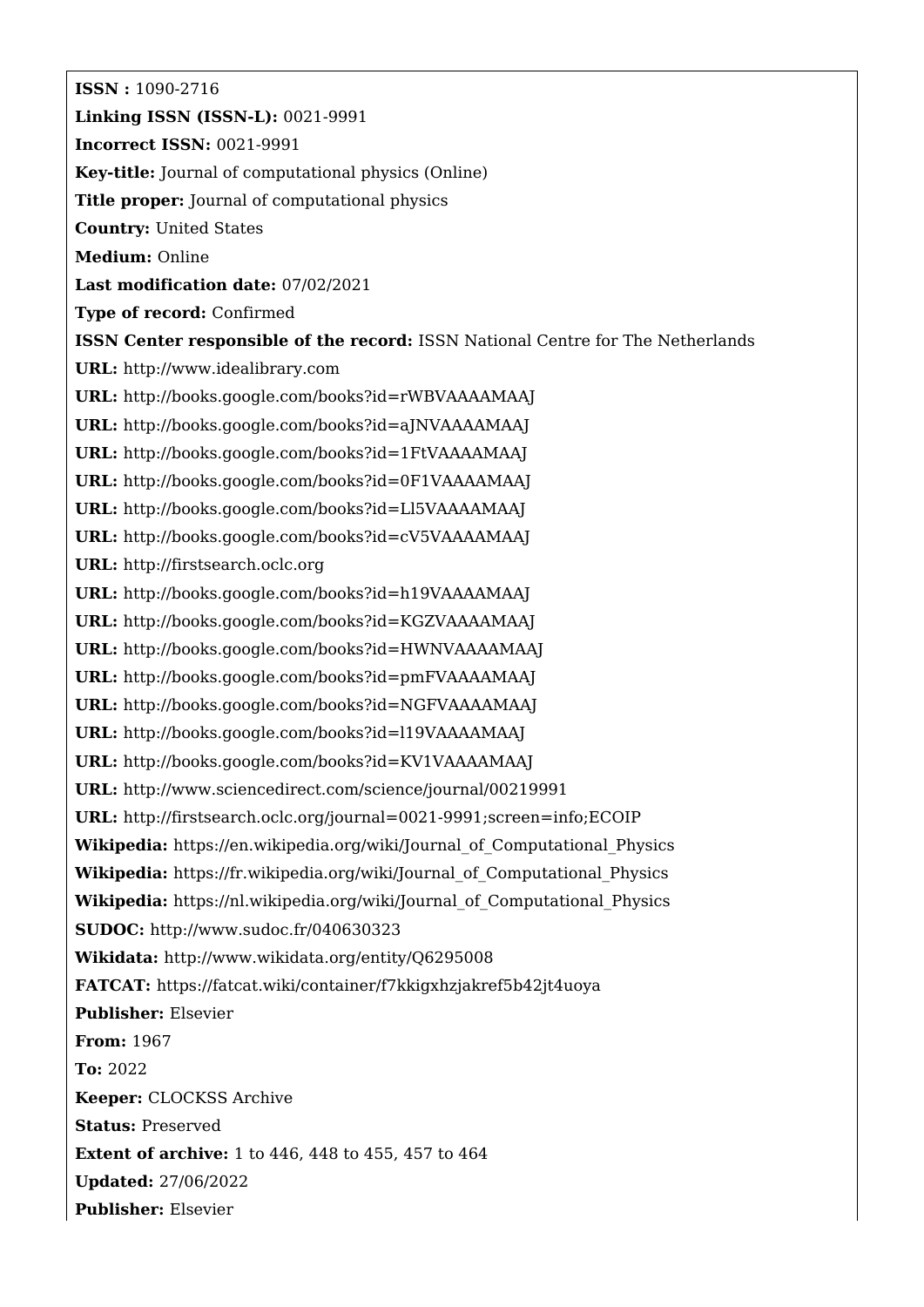**From:** 1966

**To:** 2020

**Keeper:** National Library of the Netherlands

**Status:** Preserved

**Extent of archive:** Preserved : 1 (1 to 4); 2 (1 to 4); 3 (1 to 4); 4 (1 to 4); 5 (1 to 3); 6 (1 to 3); 7 (1 to 3); 8 (1 to 3); 9 (1 to 3); 10 (1 to 3); 11 (1 to 4); 12 (1 to 4); 13 (1 to 4); 14 (1 to 4); 15 (1 to 4); 16 (1 to 4); 17 (1 to 4); 18 (1 to 4); 19 (1 to 4); 20 (1 to 4); 21 (1 to 4); 22 (1 to 4); 23 (1 to 4); 24 (1 to 4); 25 (1 to 4); 26 (1 to 3); 27 (1 to 3); 28 (1 to 3); 29 (1 to 3); 30 (1 to 3); 31 (1 to 3); 32 (1 to 3); 33 (1 to 3); 34 (1 to 3); 35 (1 to 3); 36 (1 to 3); 37 (1 to 3); 38 (1 to 3); 39 (1, 2); 40 (1, 2); 41 (1, 2); 42 (1, 2); 43 (1, 2); 44 (1, 2); 45 (1 to 3); 46 (1 to 3); 47 (1 to 3); 48 (1 to 3); 49 (1 to 3); 50 (1 to 3); 51 (1 to 3); 52 (1 to 3); 53 (1 to 3); 54 (1 to 3); 55 (1 to 3); 56 (1 to 3); 57 (1 to 3); 58 (1 to 3); 59 (1 to 3); 60 (1 to 3); 61 (1 to 3); 62 (1, 2); 63 (1, 2); 64 (1, 2); 65 (1, 2); 66 (1, 2); 67 (1, 2); 68 (1, 2); 69 (1, 2); 70 (1, 2); 71 (1, 2); 72 (1, 2); 73 (1, 2); 74 (1, 2); 75 (1, 2); 76 (1, 2); 77 (1, 2); 78 (1, 2); 79 (1, 2); 80 (1, 2); 81 (1, 2); 82 (1, 2); 83 (1, 2); 84 (1, 2); 85 (1, 2); 86 (1, 2); 87 (1, 2); 88 (1, 2); 89 (1, 2); 90 (1, 2); 91 (1, 2); 92 (1, 2); 93 (1, 2); 94 (1, 2); 95 (1, 2); 96 (1, 2); 97 (1, 2); 98 (1, 2); 99 (1, 2); 100 (1, 2); 101 (1, 2); 102 (1, 2); 103 (1, 2); 104 (1, 2); 105 (1, 2); 106 (1, 2); 107 (1, 2); 108 (1, 2); 109 (1, 2); 110 (1, 2); 111 (1, 2); 112 (1, 2); 113 (1, 2); 114 (1, 2); 115 (1, 2); 116 (1, 2); 117 (1, 2); 118 (1, 2); 119 (1, 2); 120 (1, 2); 121 (1, 2); 122 (1, 2); 123 (1, 2); 124 (1, 2); 125 (1, 2); 126 (1, 2); 127 (1, 2); 128 (1, 2); 129 (1, 2); 130 (1, 2); 131 (1, 2); 132 (1, 2); 133 (1, 2); 134 (1, 2); 135 (1, 2); 136 (1, 2); 137 (1, 2); 138 (1, 2); 139 (1, 2); 140 (1, 2); 141 (1, 2); 142 (1, 2); 143 (1, 2); 144 (1, 2); 145 (1, 2); 146 (1, 2); 147 (1, 2); 148 (1, 2); 149 (1, 2); 150 (1, 2); 151 (1, 2); 152 (1, 2); 153 (1, 2); 154 (1, 2); 155 (1, 2); 156 (1, 2); 157 (1, 2); 158 (1, 2); 159 (1, 2); 160 (1, 2); 161 (1, 2); 162 (1, 2); 163 (1, 2); 164 (1, 2); 165 (1, 2); 166 (1, 2); 167 (1, 2); 168 (1, 2); 169 (1, 2); 170 (1, 2); 171 (1, 2); 172 (1, 2); 173 (1, 2); 174 (1, 2); 175 (1, 2); 176 (1, 2); 177 (1, 2); 178 (1, 2); 179 (1, 2); 180 (1, 2); 181 (1, 2); 182 (1, 2); 183 (1, 2); 184 (1, 2); 185 (1, 2); 186 (1, 2); 187 (1, 2); 188 (1, 2); 189 (1, 2); 190 (1, 2); 191 (1, 2); 192 (1, 2); 193 (1, 2); 194 (1, 2); 195 (1, 2); 196 (1, 2); 197 (1, 2); 198 (1, 2); 199 (1, 2); 200 (1, 2); 201 (1, 2); 202 (1, 2); 203 (1, 2); 204 (1, 2); 205 (1, 2); 206 (1, 2); 207 (1, 2); 208 (1, 2); 209 (1, 2); 210 (1, 2); 211 (1, 2); 212 (1, 2); 213 (1, 2); 214 (1, 2); 215 (1, 2); 216 (1, 2); 217 (1, 2); 218 (1, 2); 219 (1, 2); 220 (1, 2); 221 (1, 2); 222 (1, 2); 223 (1, 2); 224 (1, 2); 225 (1, 2); 226 (1, 2); 227 (1 to 24); 228 (1 to 24); 229 (1 to 24); 230 (1 to 24); 231 (1 to 24); 233 (C); 235; 236; 237; 238; 239; 240; 241; 243; 244; 245; 246; 247; 248; 249; 250; 251; 252; 253; 254; 255; 256; 257; 258; 259; 260; 261; 262; 263; 264; 265; 266; 267; 268; 269; 270; 271; 272; 273; 274; 275; 276; 277; 278; 279; 280; 281; 282; 283; 284; 285; 286; 287; 288; 289; 290; 291; 292; 293; 294; 295; 296; 297; 298; 299; 300; 301; 302; 303; 304; 305; 306; 307; 308; 309; 310; 311; 312; 313; 314; 315; 316; 317; 318; 319; 320; 321; 322; 323; 324; 325; 326; 327; 328; 329; 330; 331; 332; 333; 334; 335; 336; 337; 338; 339; 340; 341; 342; 343; 344; 345; 346; 347; 348; 349; 350; 351; 353; 356; 357; 358; 360; 363; 364; 366; 370; 378; 380; 381; 382; 383; 384; 385; 386; 388; 389; 390; 391; 392; 393; 394; 395; 396; 397; 398; 399; 400

**Updated:** 19/06/2022

**Publisher:** Elsevier

**From:** 1921

**To:** 2022

**Keeper:** Portico

**Status:** Preserved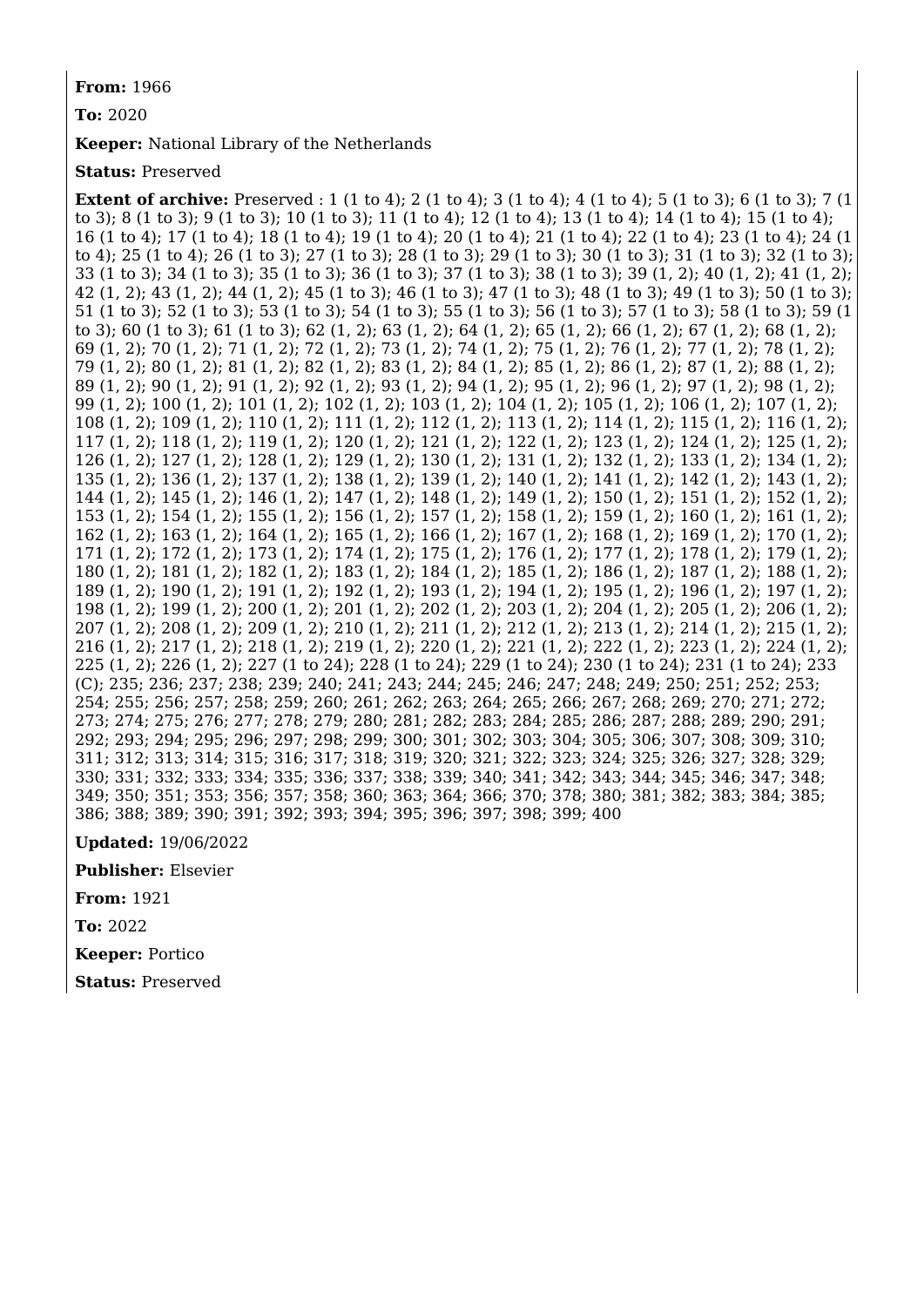**Extent of archive:** Preserved : 1 (2 to 4); 2 (1 to 4); 3 (1 to 4); 4 (1 to 4); 5 (1 to 3); 6 (1 to 3); 7 (1 to 3); 8 (1 to 3); 9 (1 to 3); 10 (1 to 3); 11 (1 to 4); 12 (1 to 4); 13 (1 to 4); 14 (1 to 4); 15 (1 to 4); 16 (1 to 4); 17 (1 to 4); 18 (1 to 4); 19 (1 to 4); 20 (1 to 4); 21 (1 to 4); 22 (1 to 4); 23 (1 to 4); 24 (1 to 4); 25 (1 to 4); 26 (1 to 3); 27 (1 to 3); 28 (1 to 3); 29 (1 to 3); 30 (1 to 3); 31 (1 to 3); 32 (1 to 3); 33 (1 to 3); 34 (1 to 3); 35 (1 to 3); 36 (1 to 3); 37 (1 to 3); 38 (1 to 3); 39 (1, 2); 40 (1, 2); 41 (1, 2); 42 (1, 2); 43 (1, 2); 44 (1, 2); 45 (1 to 3); 46 (1 to 3); 47 (1 to 3); 48 (1 to 3); 49 (1 to 3); 50 (1 to 3); 51 (1 to 3); 52 (1 to 3); 53 (1 to 3); 54 (1 to 3); 55 (1 to 3); 56 (1 to 3); 57 (1 to 3); 58 (1 to 3); 59 (1 to 3); 60 (1 to 3); 61 (1 to 3); 62 (1, 2); 63 (1, 2); 64 (1, 2); 65 (1, 2); 66 (1, 2); 67 (1, 2); 68 (1, 2); 69 (1, 2); 70 (1, 2); 71 (1, 2); 72 (1, 2); 73 (1, 2); 74 (1, 2); 75 (1, 2); 76 (1, 2); 77 (1, 2); 78 (1, 2); 79 (1, 2); 80 (1, 2); 81 (1, 2); 82 (1, 2); 83 (1, 2); 84 (1, 2); 85 (1, 2); 86 (1, 2); 87 (1, 2); 88 (1, 2); 89 (1, 2); 90 (1, 2); 91 (1, 2); 92 (1, 2); 93 (1, 2); 94 (1, 2); 95 (1, 2); 96 (1, 2); 97 (1, 2); 98 (1, 2); 99 (1, 2); 100 (1, 2); 101 (1, 2); 102 (1, 2); 103 (1, 2); 104 (1, 2); 105 (1, 2); 106 (1, 2); 107 (1, 2); 108 (1, 2); 109 (1, 2); 110 (1, 2); 111 (1, 2); 112 (1, 2); 113 (1, 2); 114 (1, 2); 115 (1, 2); 116 (1, 2); 117 (1, 2); 118 (1, 2); 119 (1, 2); 120 (1, 2); 121 (1, 2); 122 (1, 2); 123 (1, 2); 124 (1, 2); 125 (1, 2); 126 (1, 2); 127 (1, 2); 128 (1, 2); 129 (1, 2); 130 (1, 2); 131 (1, 2); 132 (1, 2); 133 (1, 2); 134 (1, 2); 135 (1, 2); 136 (1, 2); 137 (1, 2); 138 (1, 2); 139 (1, 2); 140 (1, 2); 141 (1, 2); 142 (1, 2); 143 (1, 2); 144 (1, 2); 145 (1, 2); 146 (1, 2); 147 (1, 2); 148 (1, 2); 149 (1, 2); 150 (1, 2); 151 (1, 2); 152 (1, 2); 153 (1, 2); 154 (1, 2); 155 (1, 2); 156 (1, 2); 157 (1, 2); 158 (1, 2); 159 (1, 2); 160 (1, 2); 161 (1, 2); 162 (1, 2); 163 (1, 2); 164 (1, 2); 165 (1, 2); 166 (1, 2); 167 (1, 2); 168 (1, 2); 169 (1, 2); 170 (1, 2); 171 (1, 2); 172 (1, 2); 173 (1, 2); 174 (1, 2); 175 (1, 2); 176 (1, 2); 177 (1, 2); 178 (1, 2); 179 (1, 2); 180 (1, 2); 181 (1, 2); 182 (1, 2); 183 (1, 2); 184 (1, 2); 185 (1, 2); 186 (1, 2); 187 (1, 2); 188 (1, 2); 189 (1, 2); 190 (1, 2); 191 (1, 2); 192 (1, 2); 193 (1, 2); 194 (1, 2); 195 (1, 2); 196 (1, 2); 197 (1, 2); 198 (1, 2); 199 (1, 2); 200 (1, 2); 201 (1, 2); 202 (1, 2); 203 (1, 2); 204 (1, 2); 205 (1, 2); 206 (1, 2); 207 (1, 2); 208 (1, 2); 209 (1, 2); 210 (1, 2); 211 (1, 2); 212 (1, 2); 213 (1, 2); 214 (1, 2); 215 (1, 2); 216 (1, 2); 217 (1, 2); 218 (1, 2); 219 (1, 2); 220 (1, 2); 221 (1, 2); 222 (1, 2); 223 (1, 2); 224 (1, 2); 225 (1, 2); 226 (1, 2); 227 (1 to 24); 228 (1 to 24); 229 (1 to 24); 230 (1 to 24); 231 (1 to 24); 232 (1); 233 (Complete); 234; 235; 236; 237; 238; 239; 240; 241; 242; 243; 244; 245; 246; 247; 248; 249; 250; 251; 252; 253; 254; 255; 256; 257; 258; 259; 260; 261; 262; 263; 264; 265; 266; 267; 268; 269; 270; 271; 272; 273; 274; 275; 276; 277; 278; 279; 280; 281; 282; 283; 284; 285; 286; 287; 288; 289; 290; 291; 292; 293; 294; 295; 296; 297; 298; 299; 300; 301; 302; 303; 304; 305; 306; 307; 308; 309; 310; 311; 312; 313; 314; 315; 316; 317; 318; 319; 320; 321; 322; 323; 324; 325; 326; 327; 328; 329; 330; 331; 332; 333; 334; 335; 336; 337; 338; 339; 340; 341; 342; 343; 344; 345; 346; 347; 348; 349; 350; 351; 352; 353; 354; 355; 356; 357; 358; 359; 360; 361; 362; 363; 364; 365; 366; 367; 368; 369; 370; 371; 372; 373; 374; 375; 376; 377; 378; 379; 380; 381; 382; 383; 384; 385; 386; 387; 388; 389; 390; 391; 392; 393; 394; 395; 396; 397; 398; 399; 400; 401; 402; 403; 404; 405; 406; 407; 408; 409; 410; 411; 412; 413; 414; 415; 416; 417; 418; 419; 420; 421; 422; 423; 424; 425; 426; 427; 428; 429; 430; 431; 432; 433; 434; 435; 436; 437; 438; 439; 440; 441; 442; 443; 444; 445; 446; 447; 448; 449; 450; 451; 452; 453; 454; 455; 456; 457; 458; 459; 460; 461; 462; 463

**Updated:** 04/06/2022

**Publisher:** Elsevier

**From:** 1966

**To:** 2022

**Keeper:** Scholars Portal

**Status:** Preserved